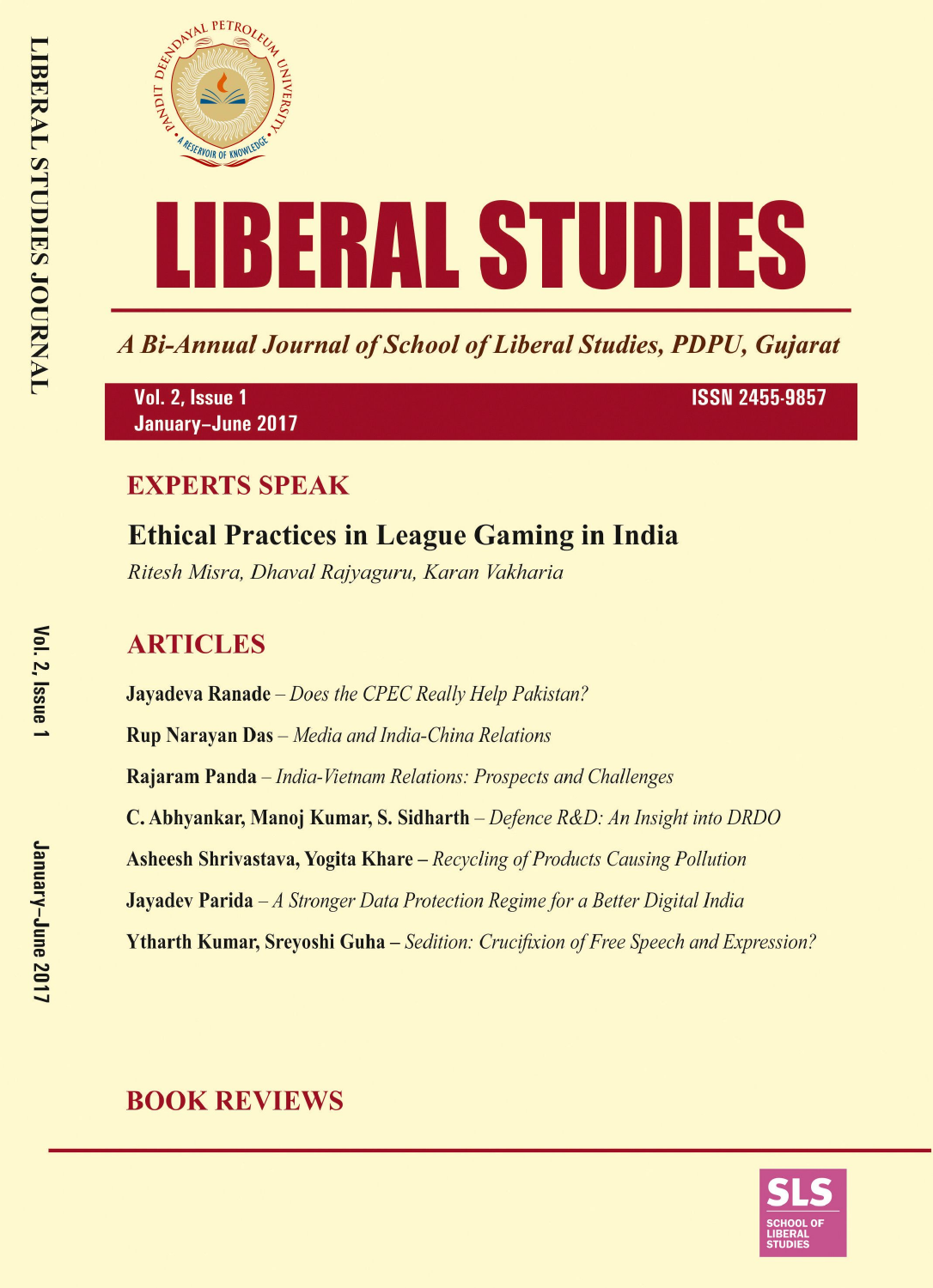# **Ytharth Kumar\* Sreyoshi Guha**

*Sedition: Crucifixion of Free Speech and Expression?*

*Section 124A, under which I am happily charged is perhaps the prince among the political sections of the IPC designed to suppress the liberty of the citizen. Affection cannot be manufactured or regulated by the law.*

#### *–* **Mahatma Gandhi2**

When Rabindranath Tagore wrote *Where the Mind is without Fear*, he envisaged a nation that would celebrate the freedom for which he eventually gave up his Knighthood. He prayed for a country which would someday awaken to what he called a "heaven of freedom". Decades forward, and every  $15<sup>th</sup>$  of August, every  $26<sup>th</sup>$  of January is spent in attention to a national anthem written by the same man but the "heaven of freedom" still sleeps soundly among the dust-laden pages of Tagore's poetry.

As India marches proudly to the beat of a presumably sustainable democracy, it recognizes freedom as a fundamental right guaranteed by its constitution. In extension, the freedom of speech and expression being an indivisible aspect of liberty as a whole, is enshrined in the constitution under article  $19(1)(a)$ . The constitution, however, also obliges certain restrictions on this right, under article 19(2). These restrictions are in the interests of "sovereignty and integrity of India, the security of the state, friendly relations with foreign states, public order, decency or morality or in relation to contempt of court, defamation or incitement to an offence."3

It is these very restrictions that make up the dramatic balance between justice and liberty, use and misuse, individual and state. And it is these restrictions that must be viewed in the context of democracy – their unjust use prevented in a nation founded on the presumption that every citizen has certain undeniable and inalienable rights that cannot be taken away under any unreasonable circumstances.

The Authors are 4<sup>th</sup> year BA LLB students of Symbiosis Law School, Pune, India.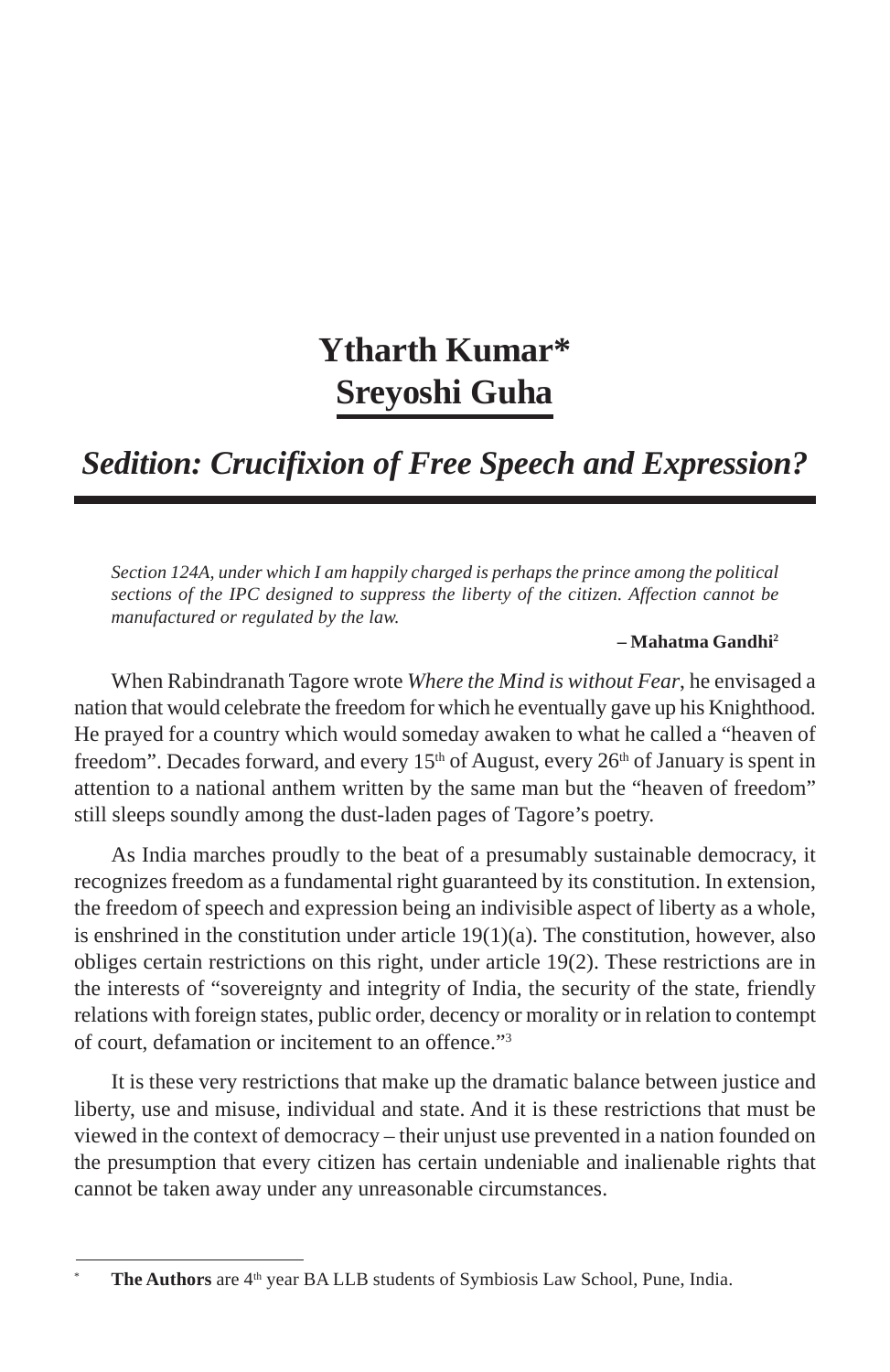#### **Section 124A of the Indian Penal Code**

The right to freedom of speech and expression is an implicit part of any democratic nation; to curb this right is to curb free will and liberty of thought. If one cannot voice his or her opinion freely then it invalidates the point of having an opinion. In the past, the successive governments have often been alleged to have used certain laws as their weapon of choice to suppress this very free speech that forms the basic foundation of a democracy. One such law is the sedition law, which in our legal system, is embodied under section 124A of the Indian Penal Code (IPC). It states that:

Whoever, by words, either spoken or written, or by signs, or by visible representation, or otherwise, brings or attempts to bring into hatred or contempt, or excites or attempts to excite disaffection towards the government established by law in India shall be punished with imprisonment for life, to which fine may be added, or with imprisonment which may extend to three years, to which fine maybe added, or with fine.4

The ambit of this section (law) provides wide ranging powers to the government to prevent the use of free speech, however, the explanation to this section also includes several exceptions. Cases which do not incite feelings of enmity against the government or which are mere lawful criticisms of the policies of the government are not to be included within the scope of this section.

To understand the rationale behind the implementation of this law, it is vital to understand the history and the framework of the law.

#### **Tracing the History of the Law**

It was in 1870 that the British government enacted section 124A into the primary penal legislation. In retrospective analysis, it is understood to have been so enacted to stifle anti-colonial voices of the time (pre- Independence). As a precedent, therefore, this section was used against various nationalist leaders, most notably against Bal Gangadhar Tilak and Mahatma Gandhi.

The structure of this section was formed by including points collected from various sources such as the *Treason Felony Act*, as it was operating in Britain at that time, the common law of seditious libel and the English law relating to seditious words. The common law of seditious libel dealt with both actions and words that were aimed towards citizens and the government, as well as between communities of persons.<sup>5</sup> Even in contemporary times this law has been applied for reasons which in many ways are similar to those of the colonial rulers.

In *Tilak's trial*, it was alleged that he was guilty of sedition as the newspaper, *Kesari* had published certain seditious articles: one titled "The country's Misfortune" which referred to the unjustifiable murder of two innocent European women at Muzzafferpore.<sup>6</sup> Tilak had condemned the outrage and had stated that the means do not justify the ends they seek to achieve. The prosecution also used four other articles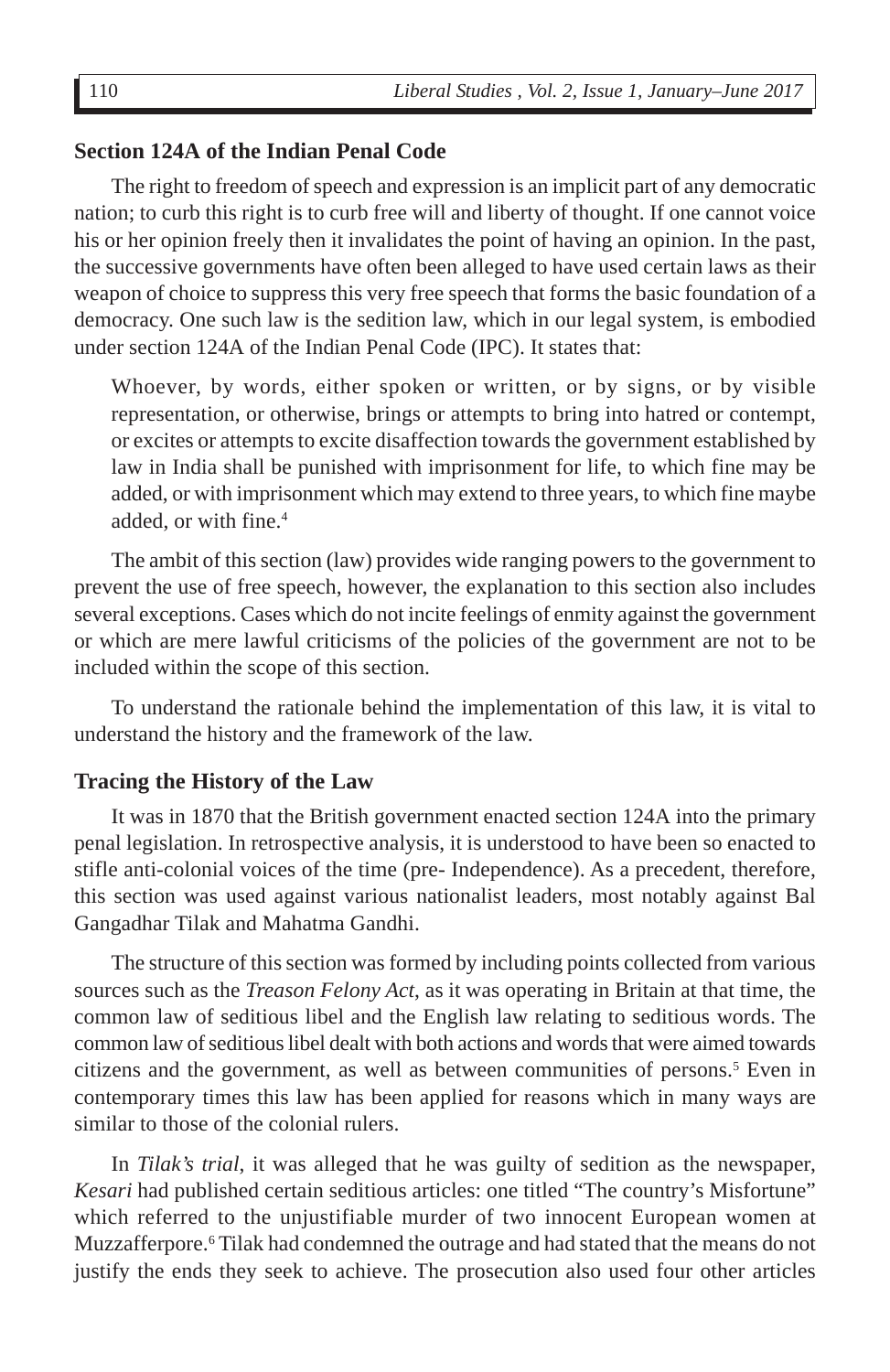which were not the subject matter of the charges, but were displayed for the purpose of establishing the intention of the accused. It was shown that he had even given a call for Swarajya.<sup>7</sup> The court interpreted 124A as exciting 'feelings of disaffection' towards the government, it covered within its structure feelings such as enmity, hostility, any and all forms of ill-bearings against the government.

It was in *Queen Empress v. Amba Prasad* that the court laid down the relation between 'disaffection' and 'disapprobation'. 8 It was held that even in cases of 'disapprobation' of the policies and decisions of the government, if the intention of the accused was to excite feelings of disaffection towards the government, the same could be construed as a seditious act.<sup>9</sup> This decision expanded the scope of the meaning of 'disaffection' as it would now include aversion towards the government.<sup>10</sup>

In the aftermath of the non-cooperation movement of 1921, in March 1922, Mahatma Gandhi was also tried for sedition with respect to two articles which he had written in *Young India*. Gandhiji being a proud, self-proclaimed 'disaffectionist' and non-cooperator, pleaded guilty to the charges (his acceptance of the purported crime was more an act of rebellion to prove his point for independence rather than an acceptance of the sedition law) against him and was sentenced to six years of simple imprisonment. In fact, the judge in his final remarks classed Gandhi with Tilak, stating, "If the course of events in India should make it possible for the Government to reduce the period and release you, nobody would be better pleased than I."11

The discussion of Section 124A in the pre-independence context cannot be complete without giving consideration to the opinions of the Federal Court (highest court in India at the time) in conflict with those of the Privy Council (highest court of appeal for commonwealth countries at the time). The definition of sedition was a bone of contention even in colonial India. In defining sedition in the Niharendu Dutt Majumdar case,  $^{12}$  the Federal Court held that words, however strong they might be, did not make a speech or any document seditious. They should in addition have the power to incite disorder among the masses or must have the intention to do the same. Conversely, the Privy Council, in the Sadashiv case overruled this decision and reiterated the view articulated in Tilak's trial.13 It stated that the incitement to violence was not a necessary ingredient of sedition.

#### **What the Framers had to Say**

The concern of having Sedition as a restriction on the freedom of speech was not lost in the constitutional assembly debates. With a recent history of our prominent freedom fighters (virtually our heroes of independence) being charged and imprisoned under this law, the drafters of the constitution were cautious of the implications of the inclusion of sedition in the constitution and with just reason. After all, this basic right of a person to free speech was one of the main ingredients that got us our freedom from oppressive foreign rule.

Initially the draft constitution did include 'sedition' as a foundation on which laws could be founded upon for limiting the fundamental right to speech (restriction on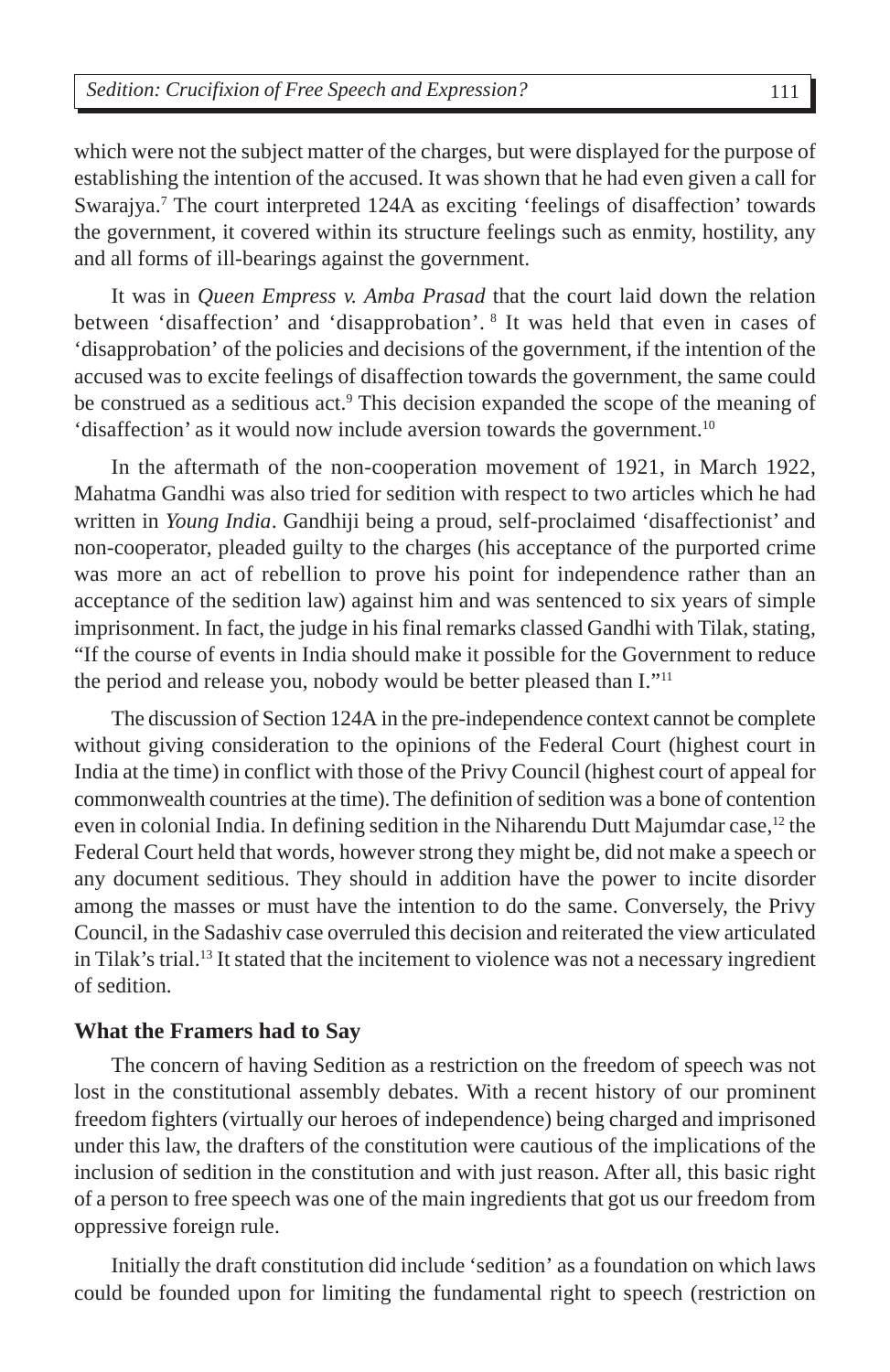freedom of speech). In the final draft, however, Sedition was eliminated from the exceptions under article 19(2). This was largely due to the initiative of eminent lawyer and freedom fighter, K.M. Munshi.14 While sedition was removed from the constitution it was retained by the IPC, making way for one very crucial but troublesome question in this day and age: whether the IPC lords over the constitution or does the constitution do so over the IPC?

#### **The Opinion of the Courts**

The afore-mentioned question has been attempted by a number of courts of the country – the scope of sedition in independent India, assessed and reassessed over time. In many ways, this can primarily be attributed to the patent incongruity of the right to freedom of speech with Section 124A of the Indian penal code.

In *Ram Nandan v. State of U.P.*,<sup>15</sup> the High Court held section 124A to be ultravires as it imposed restrictions on the liberty of speech and expression which was contrary to the interest of the general public. Similarly, in *Tara Singh Gopi Chand v.* State of Punjab,<sup>16</sup> section 124A was held to be unconstitutional for being against the ideals of a democratic nation. The right to freedom of speech and expression guaranteed under Article 19(1) (a) was therefore, protected and celebrated.

It was in *Romesh Thappar v. Madras* that the court analysed the legislative intent behind the deletion of the word sedition from the draft Article 13(2) which was the article intended for restrictions on freedom of speech and expression.17 It was held that criticism of the government and incitement of bad feelings toward it, was not to be regarded as sedition unless it could possibly overthrow the state.

Subsequently, presumably to prevent this judicial to and fro pendulum of the basis of the law, the  $1<sup>st</sup>$  constitutional amendment was made. The government decided to amend the constitution by inserting the words "public order" and "relations with friendly states" into Article 19(2) along with the addition of the word "reasonable" before "restrictions". The addition of the word reasonable was to prevent misuse by any or all of the future governments for their own nefarious purposes.. However, the insertion of the other "restrictions", especially "public order" unfortunately provided the government with a wide variety of powers to curtail the liberty of speech and expression. It is for this reason that the amendment of the article 19(2) is often seen as a legalization and constitutional validation of the law of sedition.

In *Ram Manohar v. the State of Bihar*, a distinction was made between "public order" and "security of the state". 18 Thus, in yet another twist of words, when a restriction on speech and expression is to be justified on the grounds of security of state, it would have to be subjected to superior standards than that applied in case of public order.

A discussion on the numerous judicial pronouncements on the offence of sedition would be criminally incomplete without deliberation upon the case of *Kedarnath Das v. State of Bihar*. 19 This landmark judgment has become the ruling precedent on Sedition and remains the basic, undisputed interpretation of Section 124A that is followed even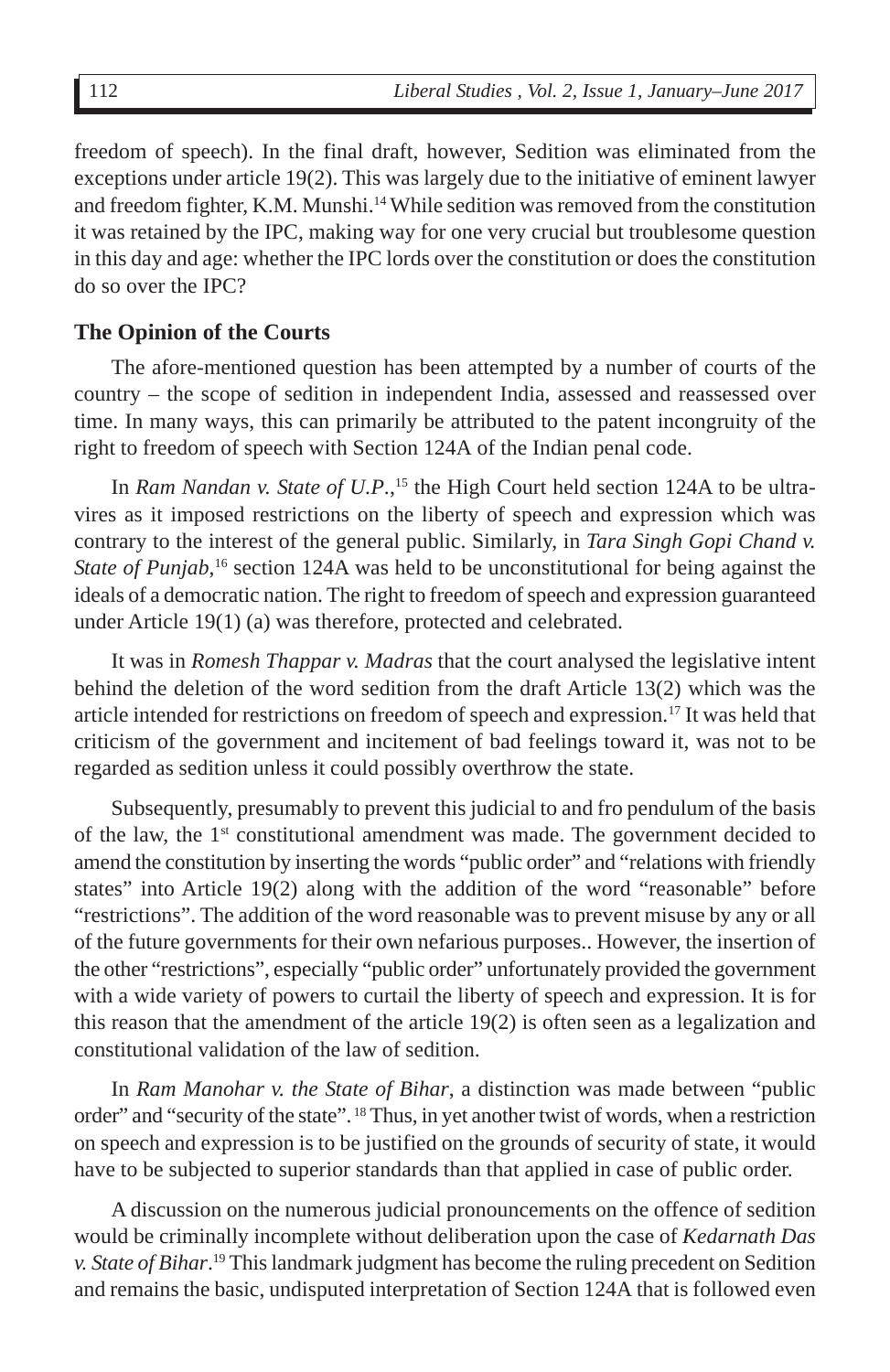today. In this case, the Supreme Court upheld the constitutionality of Section 124A of the IPC as against Article 19 of the Constitution, with the necessary caveat that there should be acts involving the intention or a tendency to create disorder, or disturbance of law and order, or incitement to violence. Therefore, a mere incitement to cause disaffection would not be seditious if unaccompanied by the incitement to violence against the Government. Such intention or tendency to create disturbance would also have to be directed towards the "Government established by law" and not "Persons for the time being engaged in carrying on the administration". The above would then, according to the Court fall under the purview of Art 19(2) of the Constitution and thereby reasonably restrict the fundamental freedoms guaranteed under Art 19(1), making Section 124A constitutionally valid. The Court stated that:

The government established by law is the visible symbol of the state. The very existence of the state will be in jeopardy if the government established by law is subverted. Hence any act within the meaning of section 124A which have the effect of subverting the government would be within the penal statute because the feeling of disloyalty to the government established by law or enmity to it imports the idea of tendency to public disorder by the use of actual violence or incitement to violence.

In other words, simplifying the whole understanding of the law, strong criticism of any of the policies of the government cannot and would not be considered to have penal consequences; but disloyalty to the government would be punished. Therefore, a speech suggesting that a government established by law, was dishonest and unlawful and so steps should be taken to abolish it through force or the threat of force, comes within the purview of section 124A.

While some would say that the practical limitations in implementing the Kedarnath ratio has in fact led to the numerous cases of Sedition in the twenty-first century, it is the principle laid down by the Apex Court in this decision that has been the bedrock for setting the tone (judicially, at least) against all apparent misuse, intentional or otherwise, of law to stifle the voice of the country.

#### **Scope of Sedition: Recent Decisions**

With the *Kedarnath* rationale locked safely in place, let us fast forward to the advent of the twenty-first century. India seems to have woken up to a generation that expects the highest of freedoms from its Constitution. It refuses to be shackled by draconian measures masked as reasonable restrictions; it refuses to be stifled by the misuse of an archaic law. The India of the twenty-first century is young, fearless and is willing to rise against anything that makes the foul mistake of dictating the terms of a democracy they are so familiar with. The law of any land must be a reflection of the society in which it exists. This highlights one of the most pertinent questions of the present context – how is Section 124A, being an admittedly colonial import, perceived today?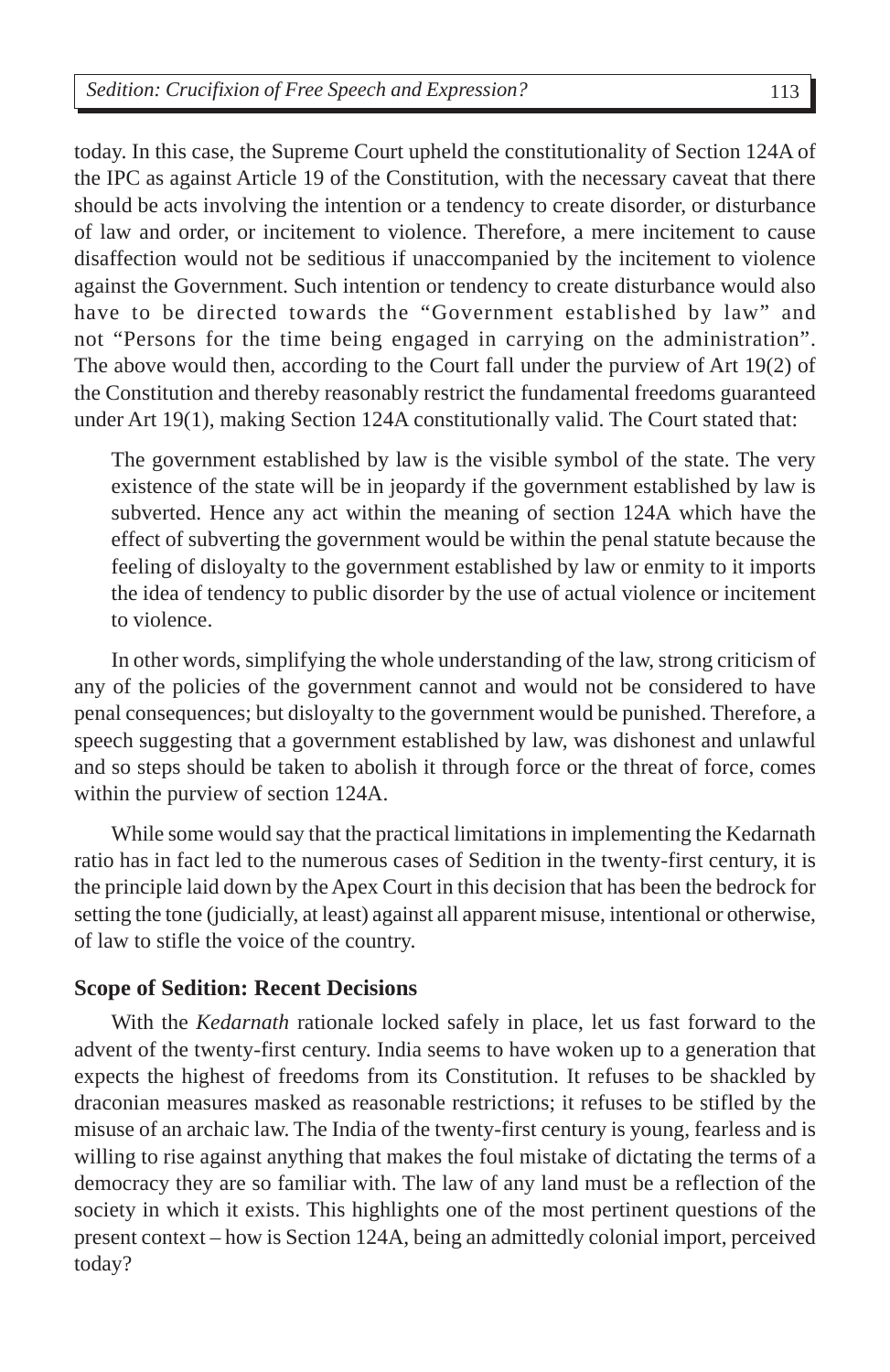The law of sedition, in recent times, has been the subject of major criticism. Despite the principles laid down in *Kedarnath*, which has been accepted as the primary test for determining the commission of the offences of Sedition – the newspapers of the country are riddled daily with the news of Section 124A having been slapped on some new "offender".20 Of course, the Courts in appreciation of the same cases have gone on to acquit most of the afore-mentioned offenders. This, however, does nothing to redeem all that is lost in the numerous Court visits, legal fees borne by the alleged offender, police detention suffered by them, the trauma and the unimaginable mental burden on them for having allegedly committed the single gravest offence of waging war against the State.

*Binayak Sen v. State of Chattisgarh***:**<sup>21</sup> In one of the most infamous cases of Sedition in the recent past, the Chhattisgarh High Court created history for many wrong reasons. Convicting the accused for the offence of Sedition, the High Court passed a judgment for which it has drawn a lot of flak. The accused that was in possession of and had ordered the distribution of certain letters containing information regarding police atrocities and Naxal literature was convicted of Sedition keeping in view the widespread naxalite violence against the State. Blatantly disregarding the afore-mentioned principle of direct "incitement to violence" established in *Kedarnath*, the High Court refused to allow an objective application of the frequently misused provision of law connecting the accused with the Naxals and their offences. In an interesting turn of events, however, the Supreme Court on appeal<sup>22</sup> granted Dr. Sen bail<sup>23</sup> and commenting on the merits of the case highlighted the importance of protecting the fundamental freedom of speech and expression while also appreciating the underlying principle of "Guilt by Association".24

*Gurjatinder Pal Singh v. State of Punjab:*<sup>25</sup> In this case, the accused gave a "Pro-Khalistan" speech at a religious ceremony and commented on the Constitution, which was followed by sword-raising and unpleasant slogans. Adopting and upholding the precedent set by the Supreme Court in *Balwant Singh v. State of Punjab*, 26 which had similar facts and circumstances, the Chandigarh High Court held that the casual raising of slogans cannot be held seditious as it did not point to a direct incitement of violence or public disorder. The accused was therefore, acquitted of charges u/s 124A.

*P.J. Manuel v. State of Kerala:*<sup>27</sup> Decided by the Kerala High Court, this case involved a poster that exhorted people to boycott the Legislative Assembly elections of "masters who have become swollen exploiting the people". This poster and its circulation brought for the accused charges u/s 124A, observing that even Section 124A must be read with the intent and spirit of the Constitution and not the Colonizers of a bygone era. It further appreciated the essential ingredient of "incitement to violence", the true meaning of "disaffection against the government" in modern times and acquitted the accused. Interestingly, however, the Court also applied Section 196 of the CrPc, $^{28}$ according to which a Court can only take cognizance of a complaint involving an offence against the State if such complaint has been expressly authorized by the Government.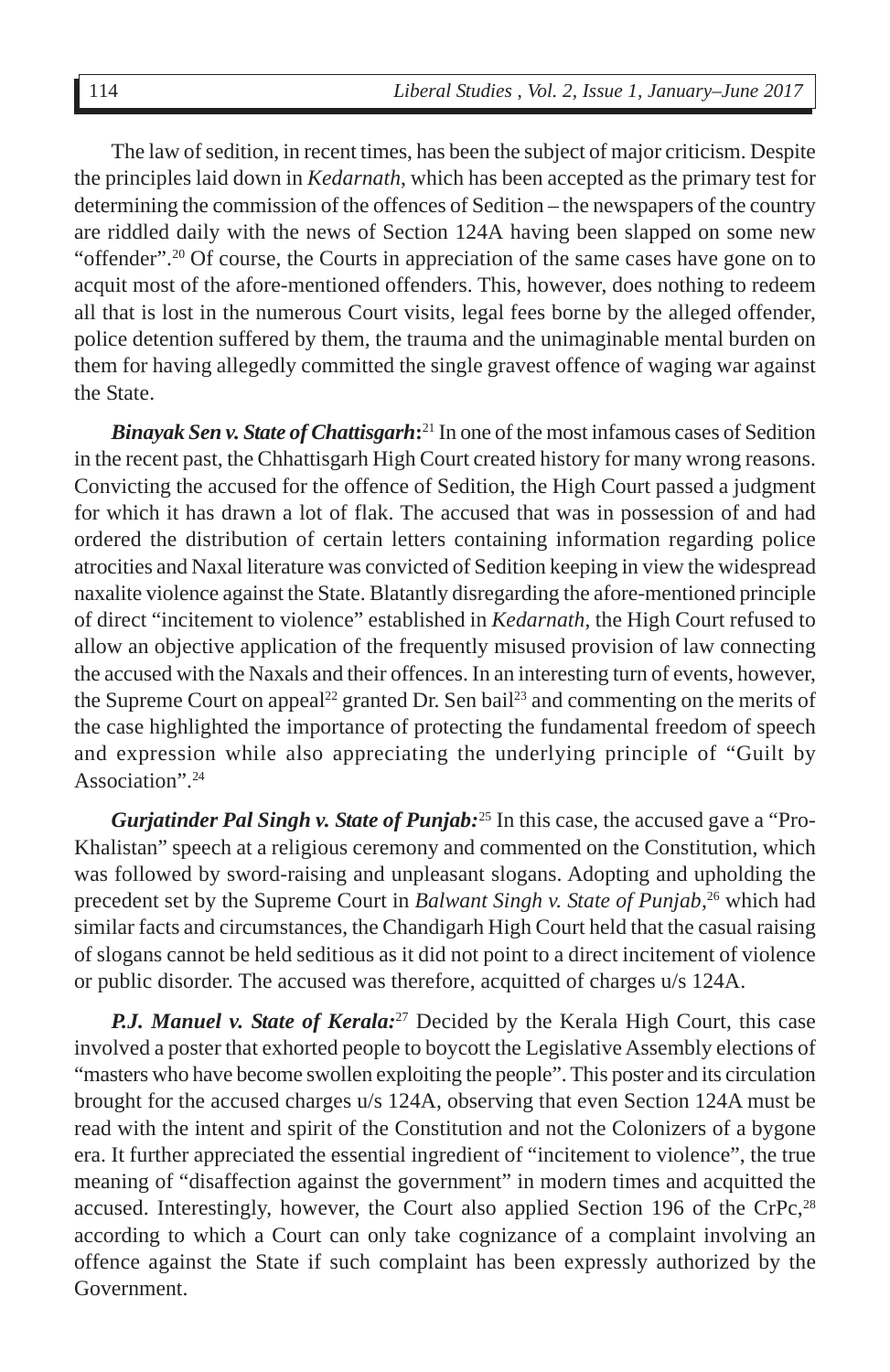*Sanskar Marathe v. State of Maharashtra:*<sup>29</sup> A similar view as the aforementioned case was taken here by the Bombay High Court, acquitting the accused – cartoonist, Aseem Trivedi of charges u/s 124A. Further, the court also came out with a series of guidelines to be followed by the Maharashtra Police before booking someone for the offence of Sedition. Based on these guidelines, the Maharashtra government came out with a circular laying down grounds for invocation of section 124A, which it was then forced to withdraw following a case in the High Court questioning its constitutionality.30

One would assume, that with developing times and the plethora of legal precedents, clearly setting out the boundaries of the law of sedition in India, the reckless invocation of Section 124A against unsuspecting individuals would reduce. This, however, has not proved to be the case – and the recent past has been flooded if not completely shrouded by many of the strangest instances of alleged "sedition"; some worthy of a mention in this article being: In March, 2014, around 67 Kashmiri students from Swami Vivekanand Subharti University in Meerut were charged u/s 124A for merely cheering for Pakistan in the Asia Cup match against India. The charges were later dropped when the Police came under major criticism for their actions and major political parties got involved.31 Another familiar and laughably ironic incident that hit headlines was when reputed, Bollywood actor and filmmaker, Aamir Khan was charged with sedition for his comments on "intolerance" in the Country.<sup>32</sup> The most recent example of what can only be termed as a misuse of legislation is the January 2016 incident of a Kerala man being charged with sedition over a derogatory Facebook post on Lt. Col. E K Niranjan, who died in the terror attack at the Pathankot Air Force base.<sup>33</sup> All the afore-mentioned incidents lack the basic ingredients of Sedition made out by the Courts of India, as discussed above. At best, what these incidents seem to have in common is expression – made within the apparently secure confines of a fundamental freedom.

#### **Visualizing the Way Forward**

Once a law fails to resonate with the context with which it is surrounded and for which it was formulated in the first place, it not only becomes irrelevant but also stagnant. It has often been suggested that the Sedition law is not only outdated but also something that should be repealed<sup>34</sup> – its retention making liberty a matter of judicial interpretation. This is the era of globalization and increasing interdependence between nations with the State embroiled in multilateral agreements; this is the era of fast paced, milliondollar developmental projects involving huge MNCs taking over indigenous lands;<sup>35</sup> this is the era of global interconnectedness, of images and words and opinions celebrated daily in an online world. In such an era, Section 124A could potentially imprison every passionate outburst against State action, every tribal protesting against the takeover of their lands, every "derogatory" post on social media. Examples of these are abundant in countries across the world, becoming the primary reason for repeal/ replacement/ amendment of this offence in these countries. In this murky world map of overlapping ideals and trends, where does one plot the Indian experience?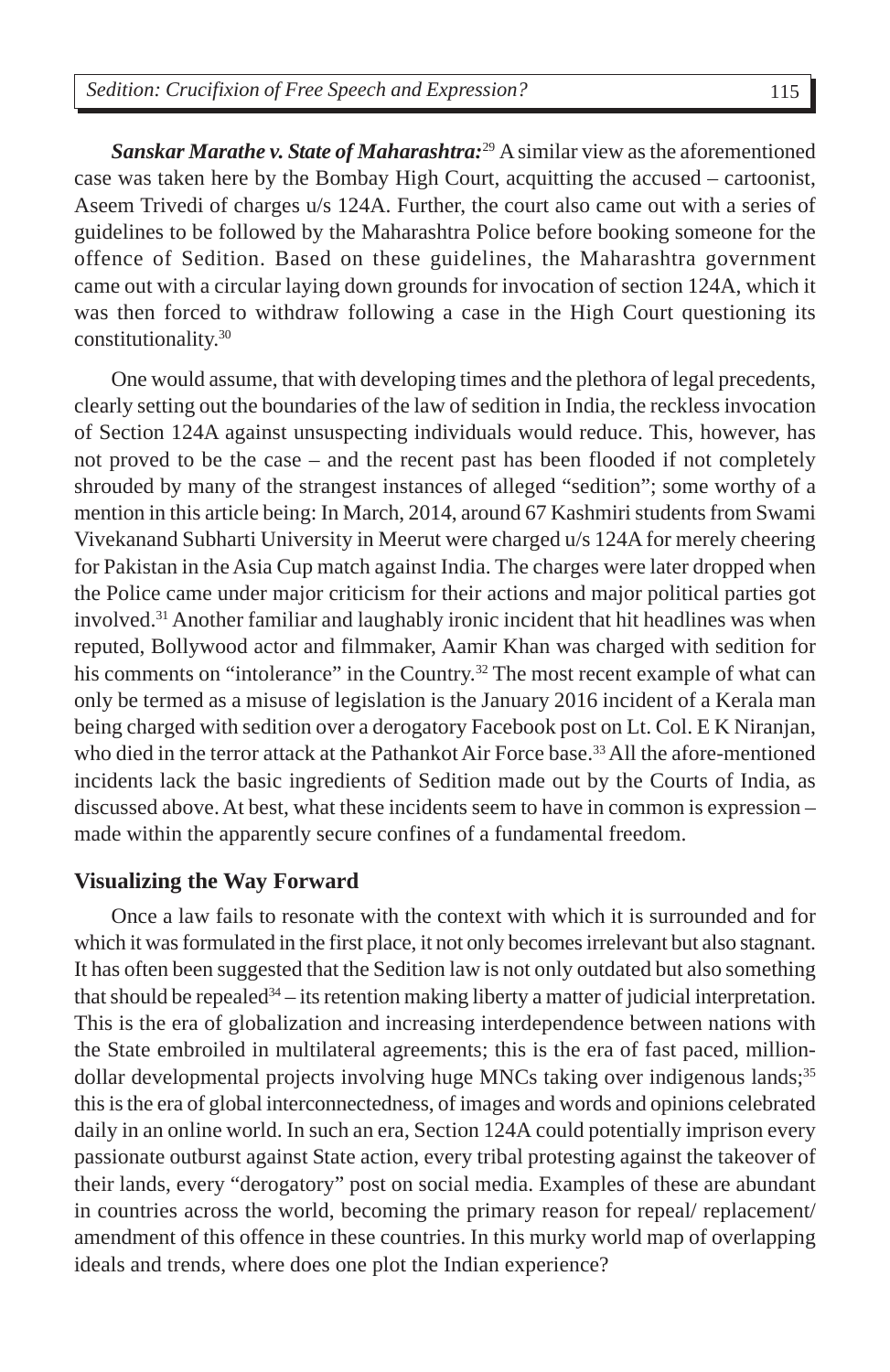Viewed in this context, it becomes pertinent to review Section 124A in its entirety. Its letter and application must be amended to suit the new generation it governs and the current times and especially to ensure that social justice does not become a distant dream. A deliberation to that end is attempted here.

Catalytic of the *Aseem Trivedi* case, where the Bombay High Court slashed aside the charges of sedition as invoked by the Police against the cartoonist, it also came up with a series of guidelines to be followed by the state police before invoking Section 124A against anyone. These guidelines have narrowed the scope for misuse of Section 124A by the police, if not entirely eliminated it. It is suggested that the same guidelines be viewed in a broader, national context along with a few amendments in order to be the much desired change in the Indian socio-legal spectrum, especially with respect to the sedition law.

*Guidelines: (i) The words, signs or representations must bring the Government (Central or State) into hatred or contempt or must cause or attempt to cause disaffection, enmity or disloyalty to the Government and the words/ signs/ representation must also be an incitement to violence or must be intended or tend to create public disorder or a reasonable apprehension of public disorder.*

In extension of the opinion that the guideline wisely makes "incitement to violence" or "intention to incite violence" or "tendency to create public disorder" or "reasonable apprehension of public disorder" an essential ingredient of the offence, it is also observed that "tendency to create a reasonable apprehension of public disorder" leaves significant room for consequent misuse. What would constitute such a "reasonable apprehension of public disorder" and who would decide it? Today, every law student is familiar to the term "reasonable apprehension" as being anything that appeals to the primary rationality of an ordinary, prudent human being. It is undisputed, therefore, that it is this understanding of the phrase that would rule most judgments on sedition. The more pressing question is: would this definition and its scope with regard to the sedition law differ from case to case? And if it did, where would the line be drawn separating free speech and expression from seditious expression?

*Guidelines and Circulars Delimiting "Reasonable Apprehension of Public Disorder*": It is suggested that the scope of "reasonable apprehension of public disorder" be further reduced to limit it to situations that do in fact threaten the peaceful social fabric of a nation, a state or a town as per an ordinary, prudent man. It is further suggested that police be specifically instructed by guidelines and circulars in tandem with this particular judgment, to invoke 124A when such reasonable apprehension of public disorder is in line with factors such as: (a) the social context of the time, (b) the seditious act charged with, (c) the person who is so charged, etc. For example, In the case of the 67 Kashmiri students, the invocation of 124A was completely unnecessary as per the aforementioned ingredients and there was no "reasonable apprehension of public disorder" let alone "incitement to violence or intention to incite violence".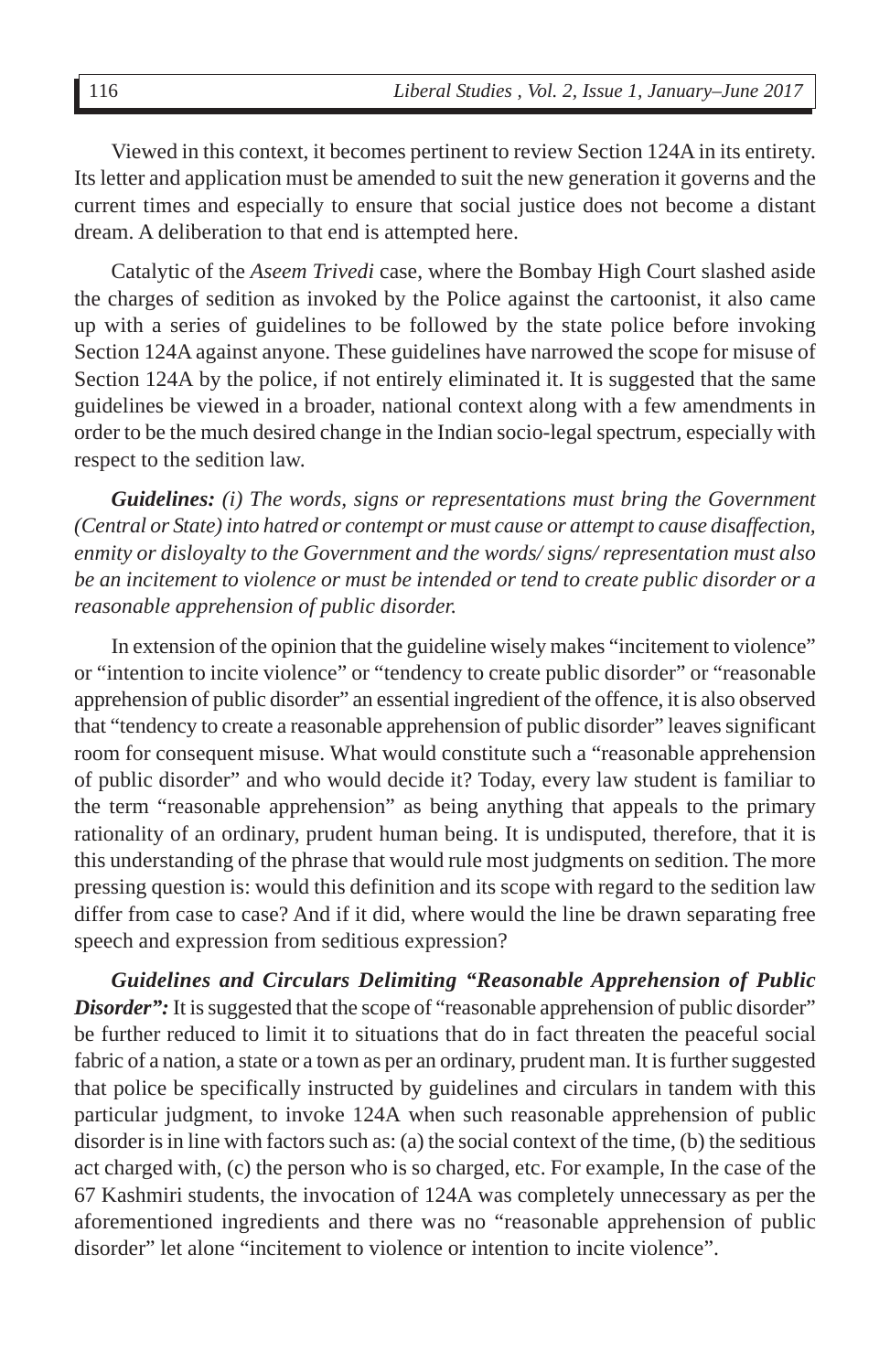*Supervisory Amendments***:** It is also suggested that for further supervision in cases of alleged Sedition, the investigation/arrest of the accused u/s 124 A, should be confirmed by a gazetted or senior officer of the State or district<sup>36</sup> *before* such arrest is made to avoid other repercussions of an allegedly false charge, in addition to the powers and duties of the police as  $u/s$  156 & 157 of the CrPC.<sup>37</sup>

*Classification of the Offence under IPC:* Currently, the IPC classifies Section 124A as a cognizable, non-bailable offence.38 This necessarily means that the accused in a case of Sedition does not have the right to be bailed. It is suggested cases of *seditious libel* and cases pertaining to *seditious speech/expression* be made bailable.39 This would serve as a check against unnecessary harassment of persons wrongfully charged with 124A, while also ensuring a fair trial of those rightfully charged.

It must also be remembered that almost anything that the State may want to prosecute u/s 124A would be potentially punishable under the myriad of the other sections of the IPC and other legislations, if in fact such an allegedly offensive act has criminal tendencies. Sedition is a terribly grave offence and its use, therefore, has to be restricted to only those acts that expressly meet the requirements u/s 124A, in practice.

*(ii) Words, signs or representations against politicians or public servants by themselves do not fall in this category unless the words/signs/representations show them as representative of the Government.*

Another considerably problematic aspect of the guideline is the question that, when does it necessitate words/signs and representations showing politicians or public servants as "representative of the government" to be termed as seditious. Despite the apparent goodwill promised by this qualification, there could arise quite a few problems in its practical application. What exactly would be something showing politicians or public servants as "representative of the government"? Qualifying this definition could also tilt it in the undesired direction of restricting free speech and expression. It is perhaps a problem similar in nature to that which is encountered in the practical application of the Kedarnath judgment – a difference between "government established by law" and "persons for the moment engaged in administration" which makes it difficult to obtain in practice.

It is thus suggested that this be deliberated so as to lay down what exactly would or would not be considered as "representative of the government" and make it have enough transparency and clarity in the verbal jargon to uphold the spirit of Article 19 and the primary reason behind the amendments.

*(iii) A legal opinion in writing which gives reasons addressing the aforesaid must be obtained from Law Officer of the District followed within two weeks by a legal opinion in writing from Public Prosecutor of the State.*

A novel guideline, this is suggested to be a necessity in all charges of sedition throughout the states of the Country. Such legal opinion by the Law officer of the district should also be obtained within 24 hours of arrest of the accused, followed by a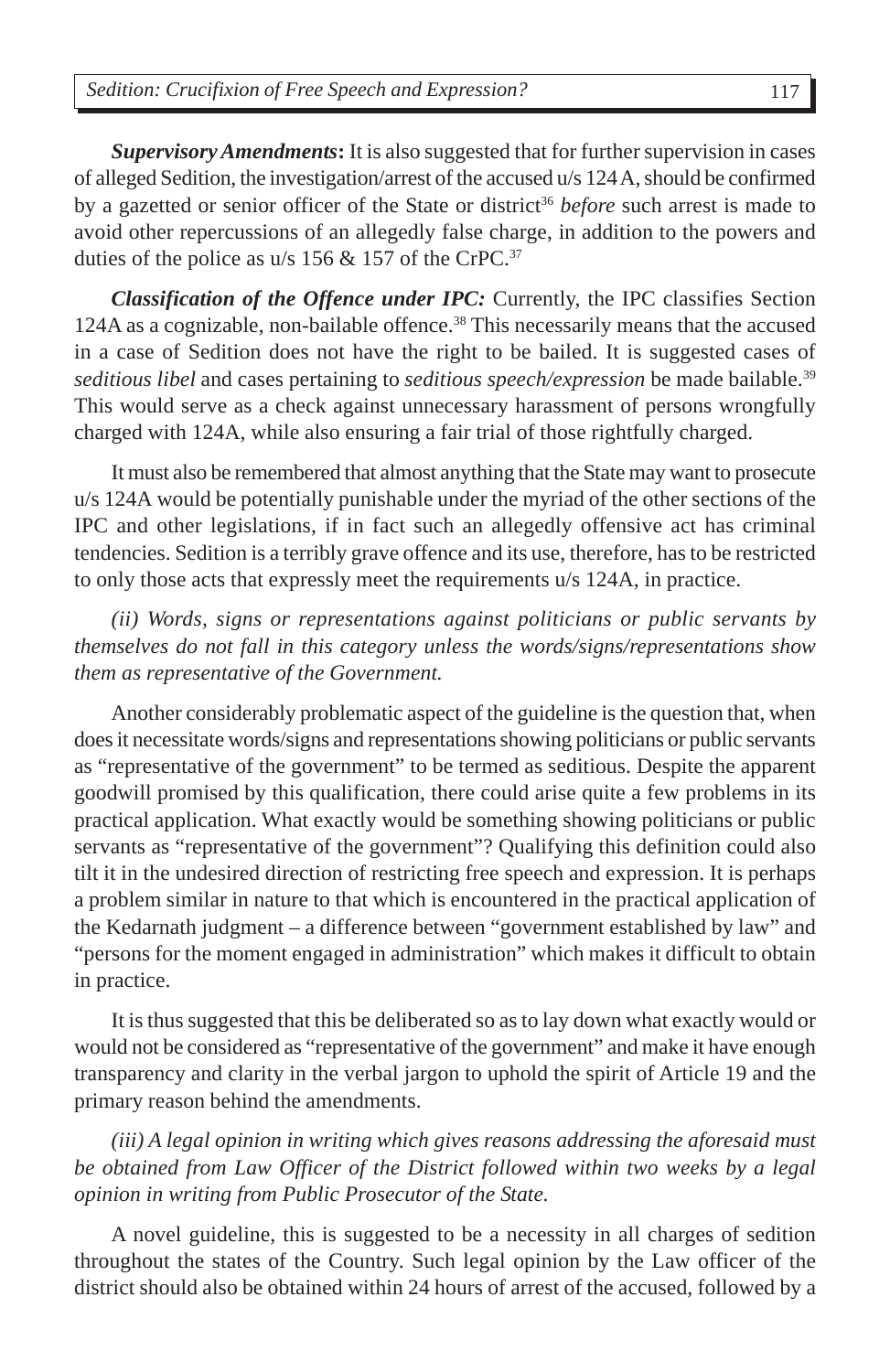legal opinion from the Public Prosecutor within 7 days. This would ensure that all the afore-mentioned lacunae are addressed in an objective legal fashion and thus also ensure that the person being charged with the extreme crime of Sedition not be unfairly charged.

#### **Conclusion**

"The Constitutional guarantees of free speech and free press do not permit a State to forbid or prescribe advocacy of the use of force or of law violation except where such advocacy is directed to inciting or producing imminent lawless action and is likely to incite or produce such action"*.* <sup>40</sup> In the realms of Martin Luther King and Mahatma Gandhi, the echoes of the importance of free speech and expression can never be forgotten. It is often said that Martin Luther King was sent to jail by the world's oldest democracy, $41$  and Binayak Sen by the world's largest. $42$  A simple Google search on "Sedition" would permit the understanding that most of the democracies in the world have removed it from their statute books.<sup>43</sup> The reason being  $-$  that it is an outdated law, more a law of colonial times to oppress rather than deal justice, which suddenly seems to reveal its ugly head in the present generation which is rather unforgiving of anything that curtails its fundamental freedoms.

For far too long the laws of this land have been used as means of attacking the fundamental principles of democracy. It is to be remembered that this is not a judgment call on whether or not section 124A should be repealed. Rather, it is a call on whether 124A should remain as it is or whether the liberty of free speech and thought should be further subjected to the fancies of a whimsical government that seldom tolerates any dissent towards its many policy decisions.

The day isn't far when simple essays written by aspiring lawyers which are critical of the government could be considered seditious. In ardent hopes that such a day never comes, and in celebration of liberty in all its forms and manifestations: "If there is anything that cannot bear free thought, let it crack" said Wendell Phillips.<sup>44</sup>

#### **Notes**

- 1*. Statement in the Great Trial of 1922*, GANDHI-MANIBHAVAN (March 14, 2016, 10:19AM), http://www.gandhi-manibhavan.org/gandhicomesalive/speech3.htm.
- 2. *Constitution of India*, Article 19.
- 3. Indian Penal Code, 1860, Section 124A.
- 4. w.r. donogh, a treatise on the law of sedition and cognate offences in british india (1911).
- 5. Q.E. v. Bal Gangadhar Tilak, ILR (1898) 22 Bom 112.
- 6*. Ibid.*
- 7. Queen Empress v. Amba Prasad, ILR (1898) 20 All 55.
- 8*. Ibid.*
- 9*. Ibid.*
- 10*. Ibid.*
- 11. Niharendu Dutt Majumdar v. King Emperor, AIR 1942 FC 22.
- 12. King Emperor v. Sadashiv Narayan Bhalerao 1947 L.R. 74 I.A. 89.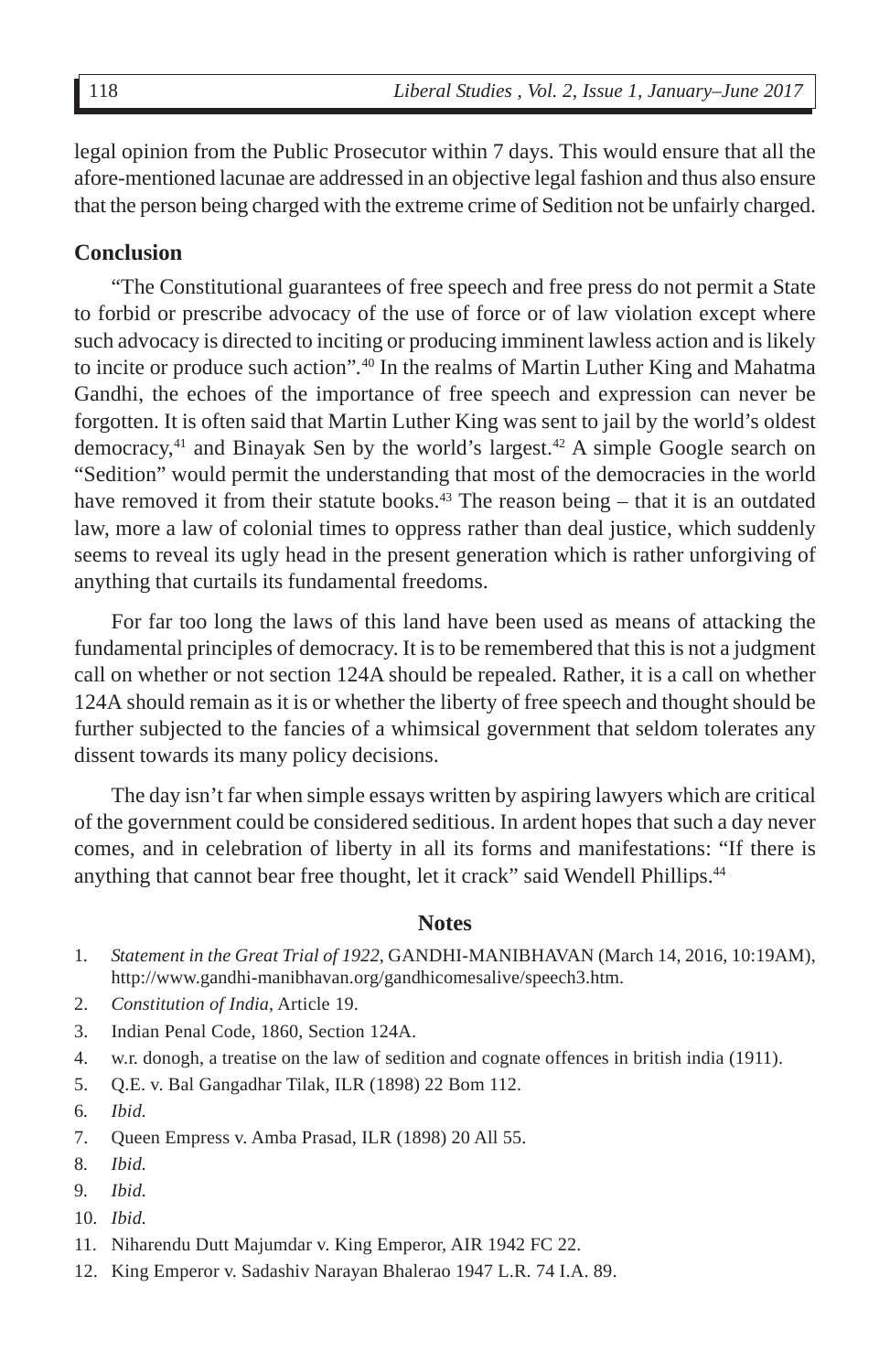- 13. *Constitutional Assembly Debates*, part 1 vol. VII, 7 December 1948, http://parliamentofindia. nic.in/ls/debates/vol7p16b.htm.
- 14. Ram Nandan v. State of U.P AIR 1959 Alld. 101.
- 15. Tara singh Gopi Chand v. State of Punjab 1951 CriLJ 449.
- 16. Romesh Thappar v. Madras AIR 1950 SC 124.
- 17. Ram Manohar v. State of Bihar AIR 1966 SC 740
- 18. Kedarnath v. State of Bihar AIR 1962 SC 955.
- 19*. Ibid.*
- 20. Binayak Sen v. State of Chhattisgarh (2011) 266 ELT 193.
- 21*.* "En route Dr. Sen's Release", http://blog.mylaw.net/en-route-dr-sens-release/.
- 22. J Venkatesan, "Binayak Sen gets bail in Supreme Court", *The Hindu*, 16 April 2011, http:// www.thehindu.com/news/national/binayak-sen-gets-bail-in-supreme-court/article1698939.ece.
- 23. *Ibid.*
- 24. Gurjatinder Pal Singh v. State of Punjab (2009) 3 RCR (Cri) 224.
- 25. Balwant Singh v. Punjab 1976 AIR 230.
- 26. P.J. Manuel v. State of Kerala, ILR (2013) 1 Ker 793.
- 27. Code of Criminal Procedure, 1973, Section 196.
- 28. Sanskar Marathe v. State of Maharashtra Cri.PIL 3-2015.
- 29. Swati Deshpande, "HC slams Maharashtra, stays police's sedition circular"*, The Times of India*, September 23, 2015; http://timesofindia.indiatimes.com/city/mumbai/HC-slams-Maharashtrastays-polices-sedition-circular/articleshow/49067241.cms.
- 30. Sandeep Rai, "Kashmiri students charged with sedition, freed after controversy erupts"*, The Times of India*, March 6, 2014; http://timesofindia.indiatimes.com/india/Kashmiri-studentscharged-with-sedition-freed-after-controversy-erupts/articleshow/31553407.cms.
- 31. Omar Rashid, "Sedition case filed against Aamir Khan", *The Hindu*, 25 November 2015; http:/ /www.thehindu.com/news/national/sedition-case-filed-against-aamir-khan/article7916139.ece.
- 32. Vishnu Varma, "Kerala man arrested for seditious FB comment insulting Pathankot martyr Lt Col Niranjan", *The Indian Express*, 05 January 2016, http://indianexpress.com/article/india/ india-news-india/kerala-man-arrested-for-seditious-facebook-comment-insulting-pathankotmartyr-lt-col-niranjan/.
- 33*. "*Indian government should repeal sedition law, Committee to Protect Journalists"*,* 18 December 2012, https://cpj.org/2012/12/indian-government-should-repeal-sedition-law.php; "Repeal sedition law, rights body tells India", *Business Standard*, 3 November 2015; http://www.businessstandard.com/article/current-affairs/repeal-sedition-law-rights-body-tells-india-115110300629\_1.html.
- 34*. Tribal Displacement in the Name of Development*, 7 September 2010; https:// socialissuesindia.wordpress.com/2012/09/07/tribal-displacement-in-the-name-ofdevelopment/.
- 35. "Functions, Roles and Duties of Superior Police Officers", Chapter 2, http://bprd.nic.in/ writereaddata/linkimages/6798203243-volume%202.pdf.
- 36. Section 156, Code of Criminal Procedure, 1973; Section 157, Code of Criminal Procedure, 1973.
- 37. Schedule 1, Code of Criminal Procedure, 1973 r/w Section 437 & 439, Code of Criminal Procedure, 1973.
- 38. Section 436, Code of Criminal Procedure, 1973.
- 39. Whitney v. California, 274 US 357, 1927.